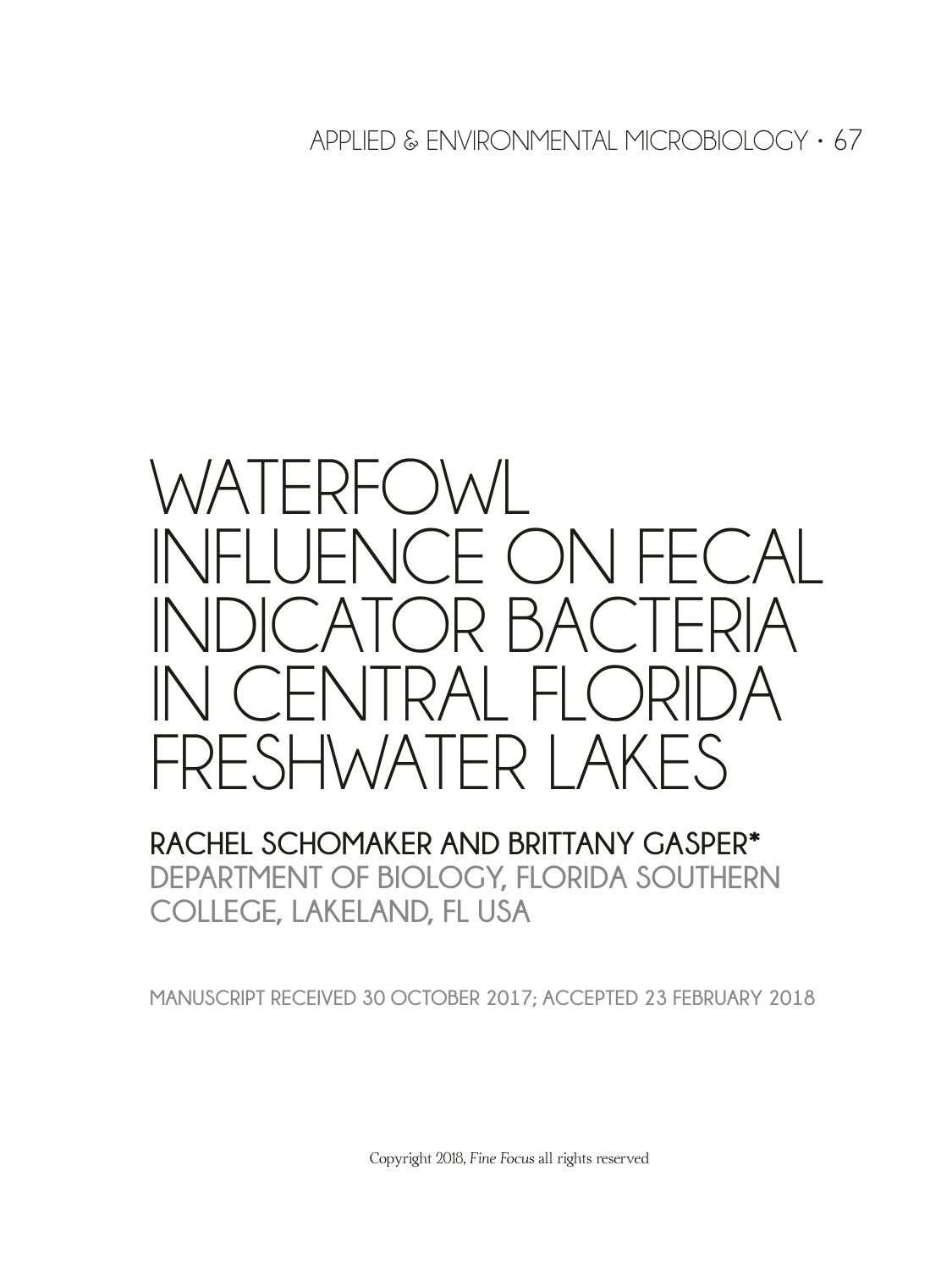### **CORRESPONDING AUTHOR**

\*Brittany Gasper bgasper@flsouthern.edu

## **KEYWORDS**

- waterfowl
- fecal indicator
- freshwater
- *E. coli*
- *Enterococcus*

## INTRODUCTION

Bacteria are natural components of virtually every environment and many play important roles in the ecosystems of which they are found. For example, the human microbiome is imperative for metabolic processes that occur in the human digestive tract and is responsible for variations in metabolic phenotypes in humans (21). Human

ABSTRACT

Bacteria are important natural components of virtually every environment, including water systems. While many are beneficial to the ecosystem in which they are found, some can be indicators of pathogens that can endanger human health. Fecal coliform bacteria such as *Escherichia coli* are bacterial indicators that can originate from many of the same sources as pathogenic bacteria and serve as a sign that pathogens may be present. These bacterial counts can be infuenced by many different well-studied environmental factors, including pH, temperature, and nutrient availability. In addition to these factors, mammalian and waterfowl presence can infuence coliform abundance. While this area of research has been examined before, conficting conclusions have been reached as to whether or not waterfowl abundance positively correlates with coliform bacteria abundance. Levels of *E. coli* as well as *Enterococcus*, a genus of noncoliform bacterial organisms that are also found in high concentrations in feces, were measured by membrane fltration of water samples collected from six freshwater lakes around Lakeland, FL and were isolated from fresh fecal samples that were simultaneously collected from waterfowl species present at the lakes. Results suggest a correlation between the abundance of *E. coli* and the presence of waterfowl.

> health would drastically change if these bacteria did not exist as human symbionts (16). Further, bacteria play a great part in the natural world. Nitrogen fxation and nitrifcation, for instance, are processes by which bacteria fix atmospheric nitrogen from the air and convert it into a usable form for other organisms. Both of these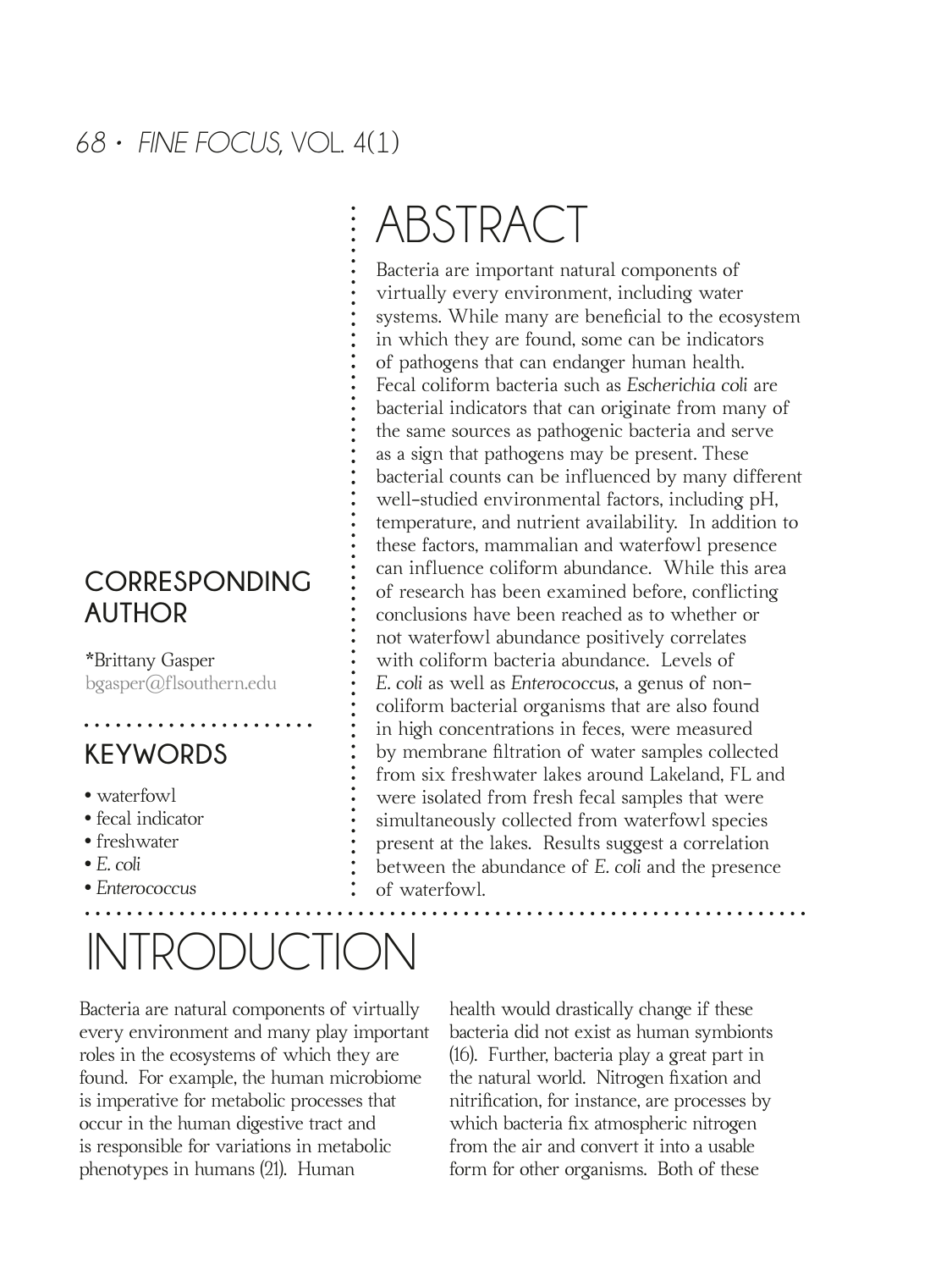processes are parts of the nitrogen cycle, which is a key process for almost all living organisms (17). In freshwater and marine systems, bacterial roles vary from primary producers to decomposers to pawns in the carbon cycle (14). Additionally, bacteria can produce oxygen (5, 12, 31), recycle many primary elements of living systems (6, 28, 29), and detoxify systems (3, 11), among other processes.

While bacteria occupy many important and beneficial niches across ecosystems, the presence of certain types of bacteria can indicate environmental contamination that can raise concerns for public health, such as coliform bacteria in aquatic environments (20, 33). Coliform bacteria can be naturally occurring in the environment; however, they can also be found within the digestive tracts and therefore from there the feces of warm-blooded animals, such as mammals and birds (1, 23). Because coliform bacteria can be found in the digestive tracts and from there the feces of these organisms, their presence in aquatic habitats can be indicative of fecal contamination. This is a human health concern because many pathogens survive under similar conditions as these fecal coliforms. Thus, high levels of coliform bacteria may indicate high levels of human pathogens. The hypothesis that the presence of fecal coliforms in water suggests the presence of harmful bacteria was frst introduced in 1892 and is still used as a basis for water quality standards today (15, 33).

Standards for measuring fecal coliform levels in water can vary, but the most commonly measured bacterial indicators can be split into three groups: total coliforms (TC), fecal coliforms (FC), and *Enterococcus* organisms

(EC). However, because some coliform bacteria are naturally occurring in the environment, TC counts can be inaccurate and may not be the best indicators of fecal contamination (26). *Escherichia coli* counts, which is a subset of the FC count, and the *Enterococcus* EC counts are becoming the most preferred methods, primarily because *E. coli* strains and *Enterococcus spp.* have not yet been shown to be naturally occurring, while some other fecal coliforms can have questionable origins (26).

Many factors can impact coliform abundance in aquatic environments, including pH, nutrient availability, temperature, and anthropogenic pollution, as well as mammalian and avian abundances (8, 22, 30, 36). Waterfowl excrete a large amount of fecal matter, and their feces have commonly been found to harbor pathogens (4, 9, 13, 25). Microorganisms that are excreted in the feces of ducks have been linked to human health hazards such as *Salmonella,* pathogenic bacteria that reside in the digestive tracts of animals and can lead to gastrointestinal disruptions in humans (32). Moreover, a parasite known as *Echinostoma revolotum* harbored in waterfowl feces has been linked to a condition known as "swimmers' itch", an infection that appears as a skin rash, but is actually an allergic reaction to the parasite (24). Ecologically, increases in duck fecal concentrations have affected shellfsh beds in the past and have been shown to infuence algal blooms, which can have multiple negative impacts on aquatic systems (7).

The question asking how waterfowl abundance and fecal coliform bacteria abundance are related is not a new one. A previous study conducted by Standridge et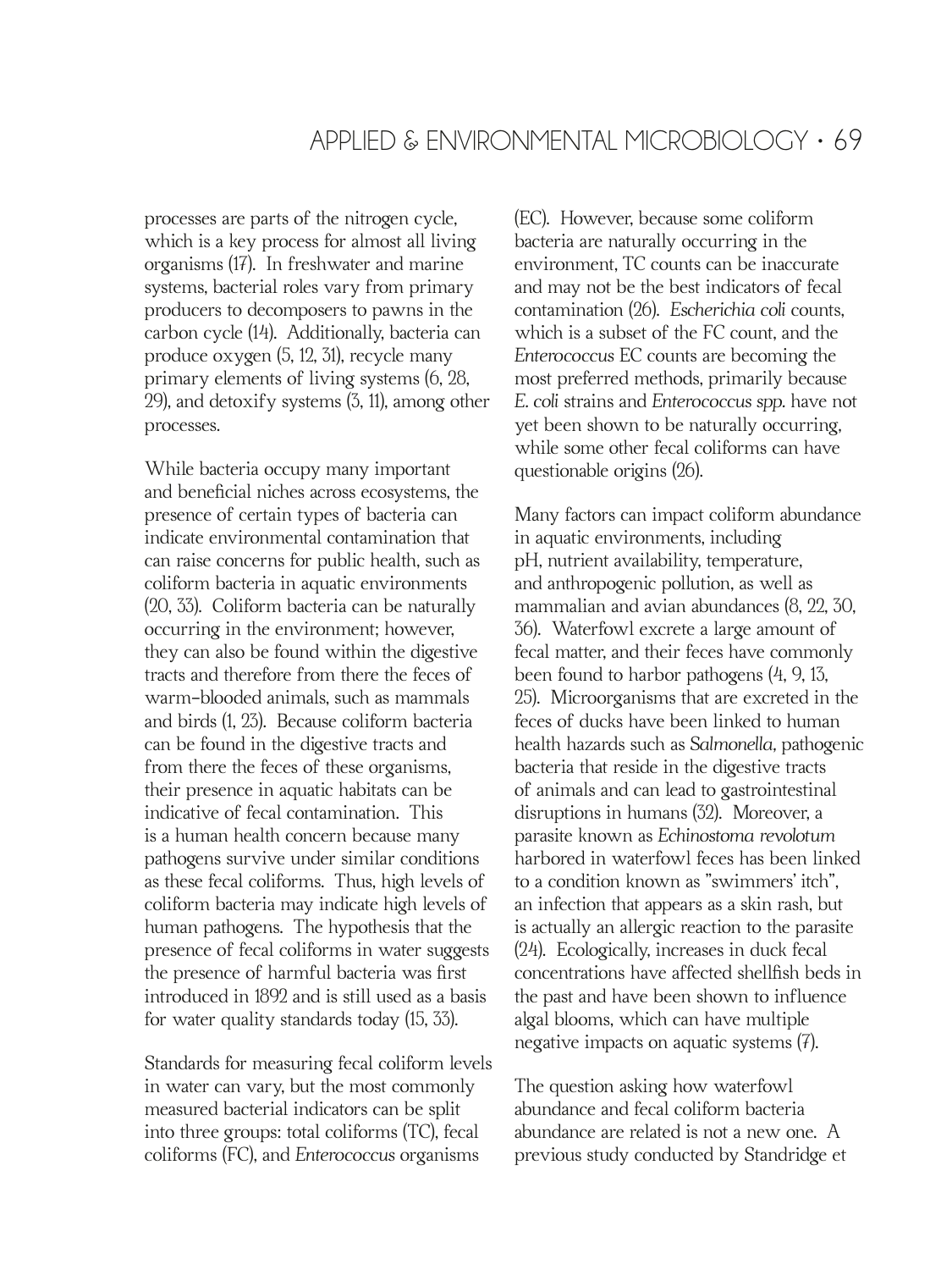al., suggested that fecal coliform counts were high during their study time frame due to increased duck abundances and increased waterfowl fecal matter (32). However, in a similar study by Brierley *et al.* there was no direct correlation between waterfowl abundance and fecal coliform counts observed  $(7)$ . This pattern of conflicting results can be seen across many other similar studies, leaving the question as to whether or not waterfowl abundance plays a signifcant

role in fecal contamination levels unanswered (18). The goal of this study was to investigate this question and relationship by testing the hypothesis that the bacterial water quality of freshwater lakes in Central Florida will vary across a gradient of waterfowl abundance. From a big picture perspective, the study also addressed what varying water quality results could mean for overall ecosystem and human health.

## MATERIALS AND METHODS

#### **SAMPLING METHODS**

Five lakes in Lakeland, Florida were sampled: Lake Hollingsworth, Lake Morton, Lake Mirror, Lake Belulah, and Lake Hunter. These lakes were selected based on their close proximity and locations surrounding Florida Southern College. At each lake, water was collected from ten different widely distributed and randomly selected accessible sites on the same day using sterilized beakers. The GPS coordinates, pH, and temperature of each sample site was measured and recorded, as well as plant abundance, anthropogenic pollution, and human traffcking that may infuence water quality and therefore bacterial abundance. Acreage for each lake was determined from the Polk County Water Atlas (http://www.polk.wateratlas.usf.edu/). The waterfowl present at each lake was quantifed and identifed using the waterfowl identifcation guide from Ducks Unlimited (http://www.ducks.org/hunting/waterfowlid/). Fresh fecal samples were collected from as many waterfowl as possible using sterile swabs and aseptic techniques. Fecal samples

were collected from the ground, plated by continuous streaking on Eosin Methyl Blue (EMB) agar plates (RemelTM) and m *Enterococcus* Agar Plates (Fisher Scientifc), and incubated overnight at 35°C.

#### **ISOLATION AND IDENTIFICATION**

Bacteria from water samples were fltered by membrane fltration using 0.2 µm membranes (Pall Corporation). For all *Enterococcus*  isolations, 100 mL of sampled water was vacuum fltered. For potential *E. coli* isolations, 10 mL of sampled water was fltered. All 0.2 µm flters used for isolating *Enterococcus*  bacteria were placed on *Enterococcus* media plates, while all flters used for isolating *E. coli*  were placed on EMB plates. All of the plates were placed in a 35°Celsius incubator for 24-48 hours.

After incubation, the plates were removed and the colony forming units (CFU) count for each sample site was measured. CFU counts were determined based solely off of specifc fecal coliform presence, meaning that for EMB plate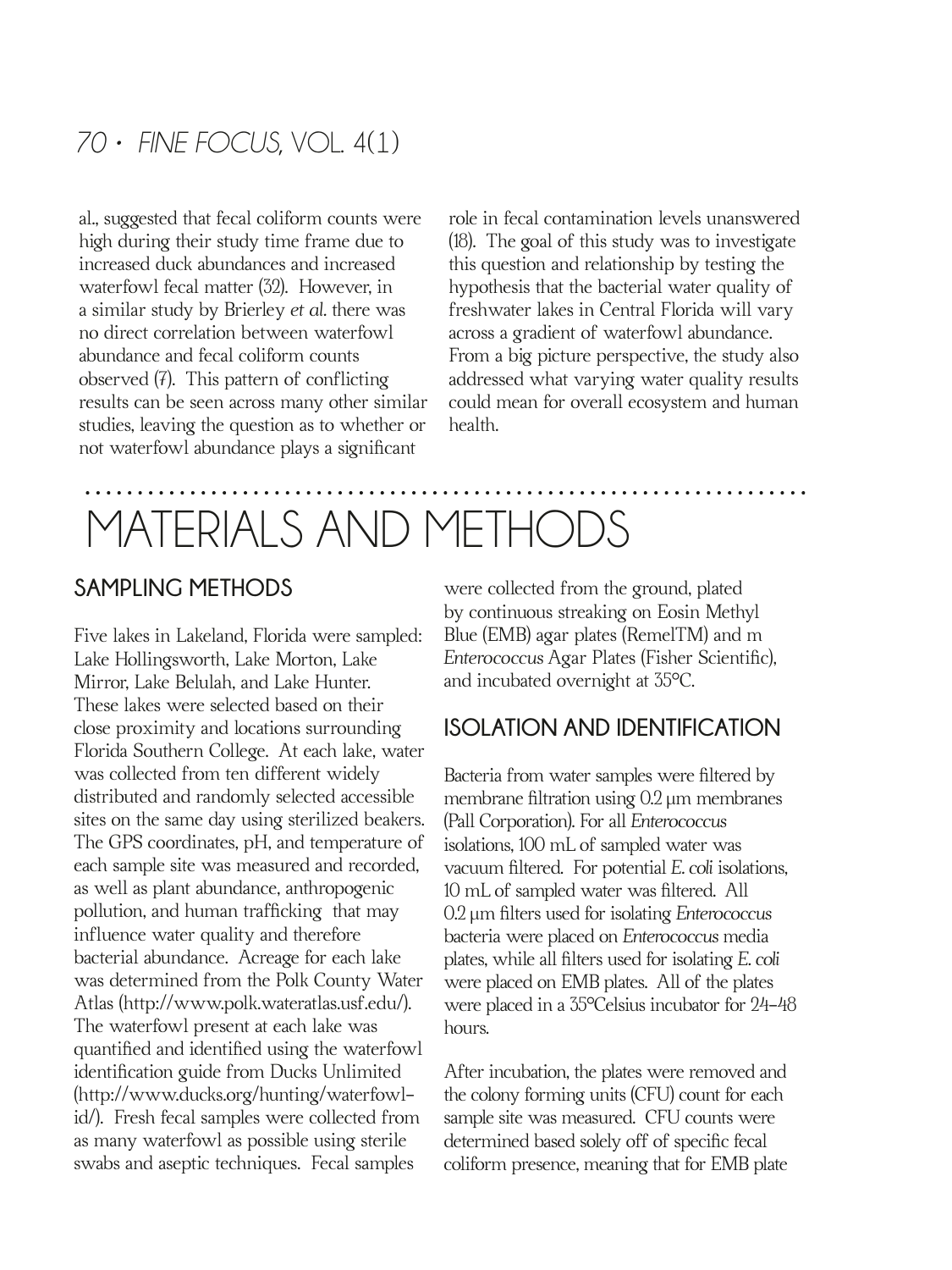isolates, only those bacteria that were observed by color change to be fecal coliforms (metallic green) were quantifed, and for *Enterococcus*  plates, all of the bacteria were quantifed. For each lake, colonies that appeared unique were isolated to obtain pure cultures of all isolated bacteria. Isolated colonies from the EMB plates were confrmed to be *E. coli* by 20E Analytical Profle Index (API) strips (bioMérieux). Strips were inoculated with fresh overnight cultures following the manufacturer's instructions and were incubated at 35°C for 16-24 hours. The profle index codes were obtained following the manufacturer's guidelines and APIweb was used to determine identifcations from the codes. All of the fecal coliform bacteria cultured from the fresh fecal samples were also isolated and quadrant streaked to obtain pure cultures for use in comparative experiments against the lake isolates.

Once pure cultures of all of the lake and fecal samples were obtained, antibiotic profles were obtained for each pure culture bacterial isolate to determine if any lake isolates matched any strains of bacteria isolated from waterfowl at the same lake. To obtain antibiotic profles, a single colony of each isolate was resuspended in a solution of 0.9% saline to an OD600 value between 0.05 and 0.1. From this suspension, 100 µL was spread onto a Mueller-Hinton plate. Antibiotic disks (Carolina Biological Supply

Company) were dispensed onto the plate. The following disks were used: Chloramphenicol (30 mcg), Erythromycin (15 mcg), Gentamycin (10 mcg), Kanamycin (30 mcg), Neomycin (30 mcg), Novobiocin (30 mcg), Penicillin G (10 units), Streptomycin (10 mcg), and Tetracycline (30 mcg). The plates were incubated at 35°C for 24 hours. The zones of inhibition for each antibiotic were measured, and isolates were classifed as sensitive, intermediate, or resistant to each antibiotic using Antibiotic Disk Diffusion Interpretation Guide (27). Any isolates that showed a potential positive match was used for biochemical analysis and comparisons.

The 20E Analytical Profle Index (API) strips (bioMérieux) were used to perform biochemical tests on the waterfowl fecal samples that were determined to be potential matches to the lake isolates based on identical results from the antibiotic susceptibility testing. The strips were inoculated from fresh cultures following the manufacturer's guidelines and were incubated at 35°C for 16-24 hours. A known sample of *E. coli* K12 (ATCC 10798) was cultured on a 20E API test strip as a positive control. The profle index codes were obtained following the manufacturer's guidelines and APIweb was used to determine identifcations from the codes.

# RESULTS

The Environmental Protection Agency (EPA) defnes the bacteriological water quality criteria for Lake Class waters,bodies of water that can be used for domestic, industrial, and agricultural water supply; stock watering; seafood rearing; wildlife habitat; ceremonial

use; primary contact recreation; and commerce or navigational use, as water that should not exceed an Enterococci density of 107 colony forming units (CFU) per 100 mL in any single water sample or water that should not exceed an Enterococci density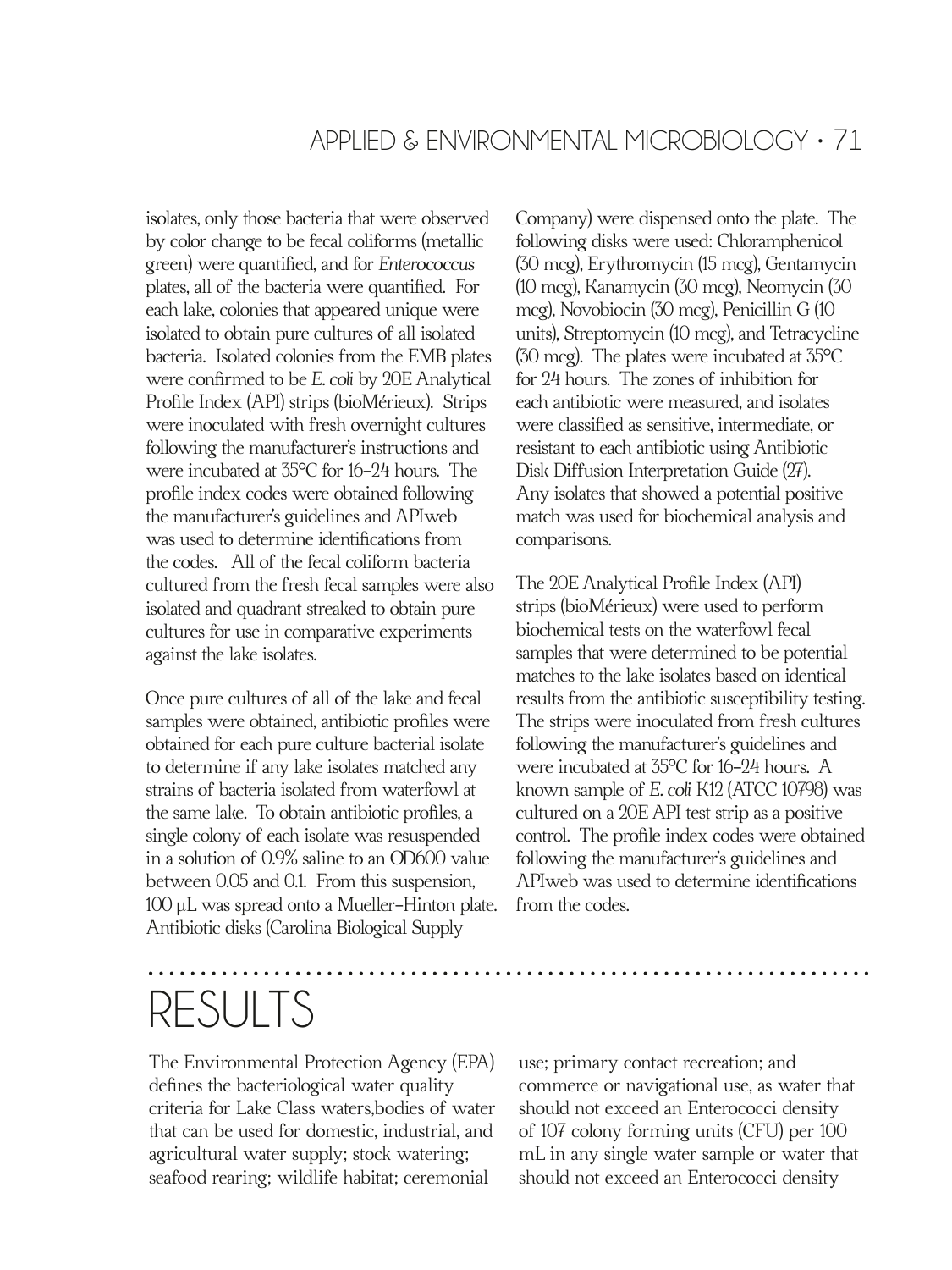geometric mean of 33 CFU/100 mL, where the mean was calculated with at least 5 samples over a period of 30 days (34). The *E. coli* standards for this same water class state that no single water sample should exceed 409 CFU/100 mL or that the geometric mean should not exceed 126 CFU/100 mL (34).

#### A summary of the abundance of waterfowl relative to abundance of *E. coli* and *Enterococcus* is shown in Table 1. The

waterfowl abundance was 2.7-fold greater at Lake Morton than the next most abundant site, Lake Mirror. Abundance of *E. coli* was also the greatest at Lake Morton while abundance of *Enterococcus* was greatest at Lake Mirror. Lake Hunter showed the lowest level of waterfowl abundance. The lowest levels of *E. coli* and *Enterococcus* were found at Lake Belulah and Lake Hollingsworth, respectively.

Table 1 – Average Abundance of Bacteria and Waterfowl at Each Lake The table shows the average abundance of bacteria and the abundance of waterfowl at the fve sampled lakes. Abundance values for both *E. coli* and *Enterococcus* represent the mean ± standard error of n=10 samples taken from unique locations on the same day around each lake. *E. coli* and *Enterococcus* were isolated by membrane fltration. The number of sam- ples exceeding the standards was determined by comparing the *E. coli* and *Enterococcus* CFU counts from each individual sample to the EPA standards of 409 CFU/100 mL and 107 CFU/100 ml for *E. coli* and *Enterococcus,* respectively.

| Lake                                                                       | Hollingsworth    | Morton         | Mirror          | Hunter          | Belulah         |
|----------------------------------------------------------------------------|------------------|----------------|-----------------|-----------------|-----------------|
| Waterfowl<br>Abundance                                                     | 111              | 448            | 161             | 19              | 24              |
| Average E. coli<br>Abundance<br>(CFU/100 mL)                               | $385 \pm 147$    | $819 \pm 164$  | $34.0 \pm 7.92$ | $287 \pm 164$   | $10.0 \pm 5.16$ |
| E. coli Individual<br>Samples<br>Exceeding<br><b>Standards</b>             | 3                | 9              | $\mathbf 0$     | $\overline{2}$  | $\mathbf 0$     |
| Average<br>Enterococcus<br>Abundance<br>(CFU/100 mL)                       | $3.00 \pm 0.760$ | 14.8 ±6.83     | $36.9 \pm 6.93$ | $14.2 \pm 5.56$ | $16.2 \pm 8.94$ |
| Enterococcus<br><b>Individual Samples</b><br>Exceeding<br><b>Standards</b> | $\mathbf 0$      | $\overline{0}$ | $\mathbf{0}$    | $\overline{0}$  | $\overline{0}$  |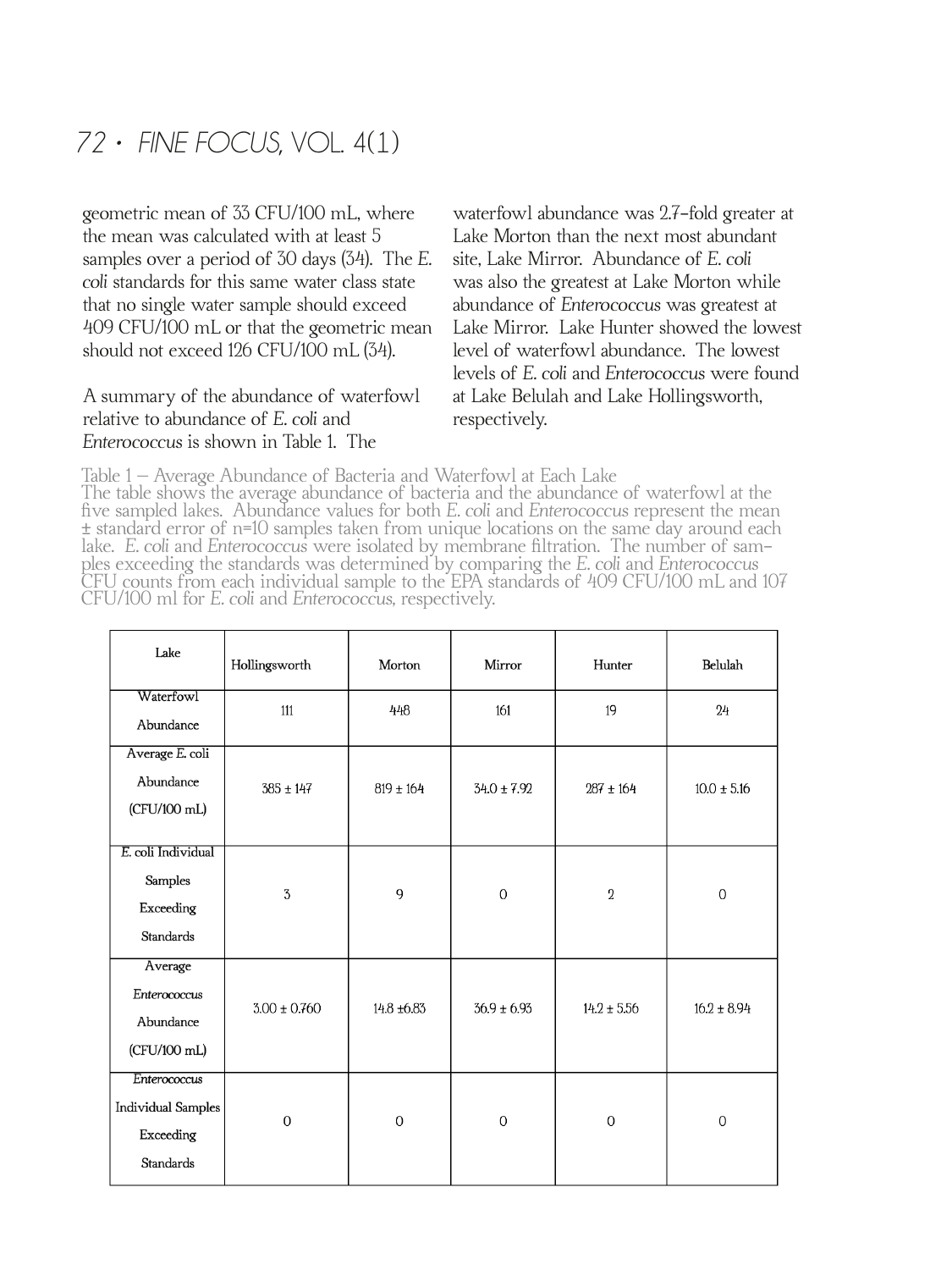The abundance of *E. coli* from three lakes, Lake Hollingsworth, Lake Morton, and Lake Hunter exceeded the geometric mean standard of 126 CFU/100 mL, while 14 individual samples (three from Lake Hollingsworth, nine from Lake Morton, and two from Lake Hunter) exceeded the single sample standard of 409 CFU/100 mL. The abundance of *Enterococcus* from one lake, Lake Mirror, exceeded the accepted EPA geometric mean standard of 33 CFU/100 mL while the other four lakes fell within in the acceptable range. No single *Enterococcus* sample exceeded 107 CFU/100 mL. Figure 1 shows the abundance of *E. coli* **Figure 1**

(Panel A) and *Enterococcus* (Panel B) vs. the waterfowl abundance for each lake. There is a strong positive correlation between *E. coli* and waterfowl abundance with a Pearson's correlation coefficient of 0.809. The abundance of *Enterococcus* and waterfowl showed no real correlation with a coeffcient of 0.067. In order to determine whether the presence of *E. coli* might affect levels of *Enterococcus* and vice versa, their abundances were compared for each lake. The relationship between the average *E. coli* abundance and the average *Enterococcus* abundance per lake is shown in Figure 2.

Figure 1 – Average Bacteria Abundance vs. Waterfowl Abundance per Lake

The fgure shows the average abundance of E. coli (Panel A) and *Enterococcus* (Panel B) vs. waterfowl abundance for each lake. Average abundance values were calculated from membrane fltration of ten samples obtained from each lake. Error bars represent the standard error of the mean. The trendline shows the best-ft linear line of regression. The Pearson's Correlation Coefficient for this data is 0.809 (E. coli) and 0.067 (*Enterococcus*).

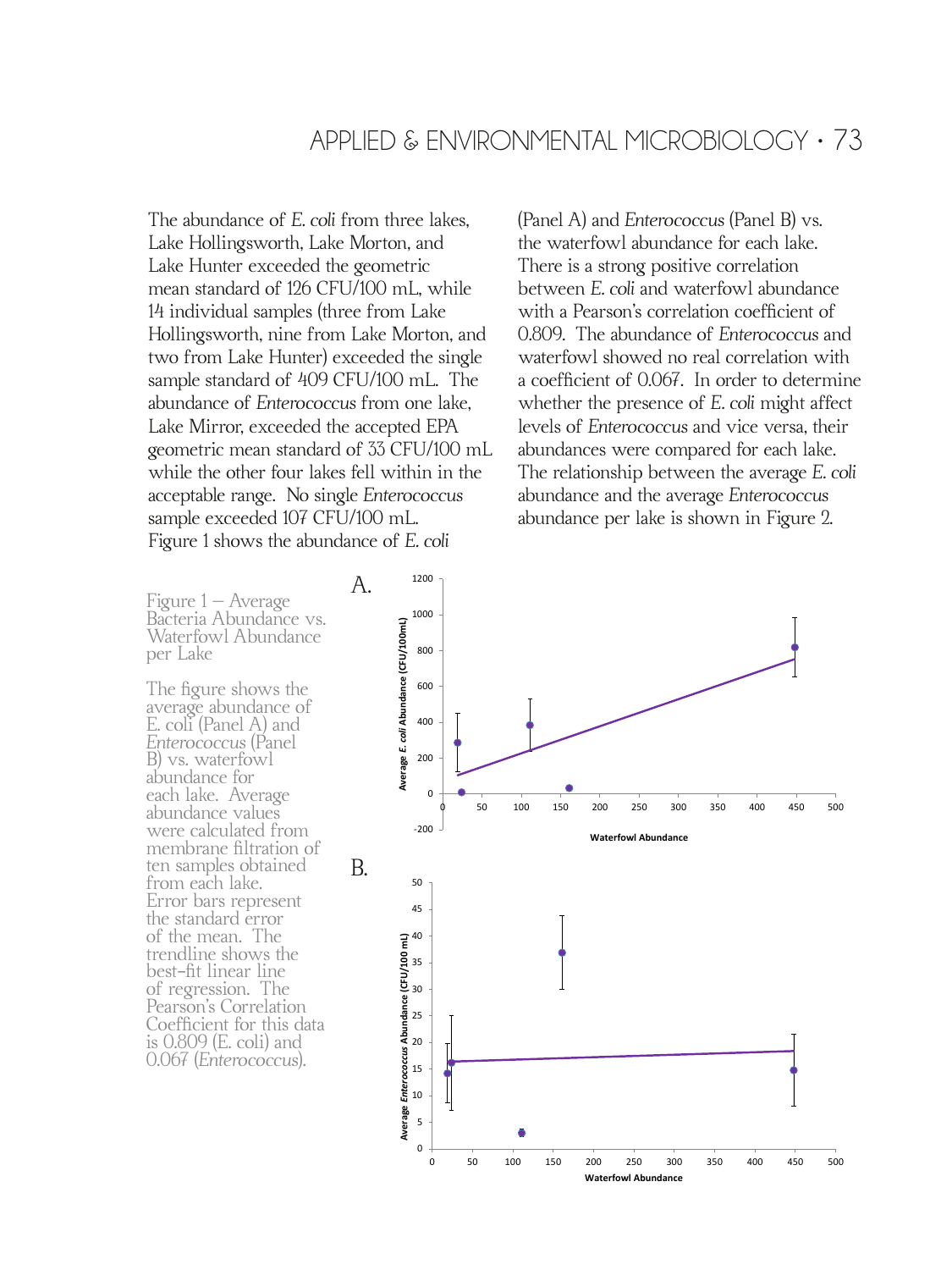Figure 2 – Average *Enterococcus* Abundance per Lake vs. Average *E. coli* Abundance per Lake The fgure shows the average abundance of *Enterococcus* vs the average abundance of E. coli for each lake. Average abundance values were calculated from membrane fltration of ten samples obtained from each lake. Error bars represent the standard error of the mean. The trendline shows the best-ft linear line of regression. The Pearson's Correlation Coeffcient for



There is a negative correlation between the presences of these two bacterial varieties with a correlation coefficient of  $-0.455$ . Since other factors besides waterfowl are believed to affect the abundance of fecal indicator bacteria the effects of pH and temperature on abundance of E. coli and *Enterococcus* were examined. There is no apparent correlation between pH levels and either *E. coli* or *Enterococcus* with correlation coeffcients of -0.0121 and -0.221 (data not shown). Neither E. coli nor *Enterococcus* showed a correlation with temperature, producing coefficients of  $-0.104$  and  $-0.0875$ , respectively (data not shown).

The five lakes sampled in this study vary somewhat in size. To determine if there is any relationship between the size of the lake and the abundance of *E. coli* or *Enterococcus,* the abundance of organisms from each lake was compared to the size of the lake. Figure 3 shows the results of this comparison. The relationship between *E. coli* abundance and lake size resulted in a correlation coefficient of 0.191, suggesting a slight positive correlation may exist. However, the abundance of *Enterococcus* and lake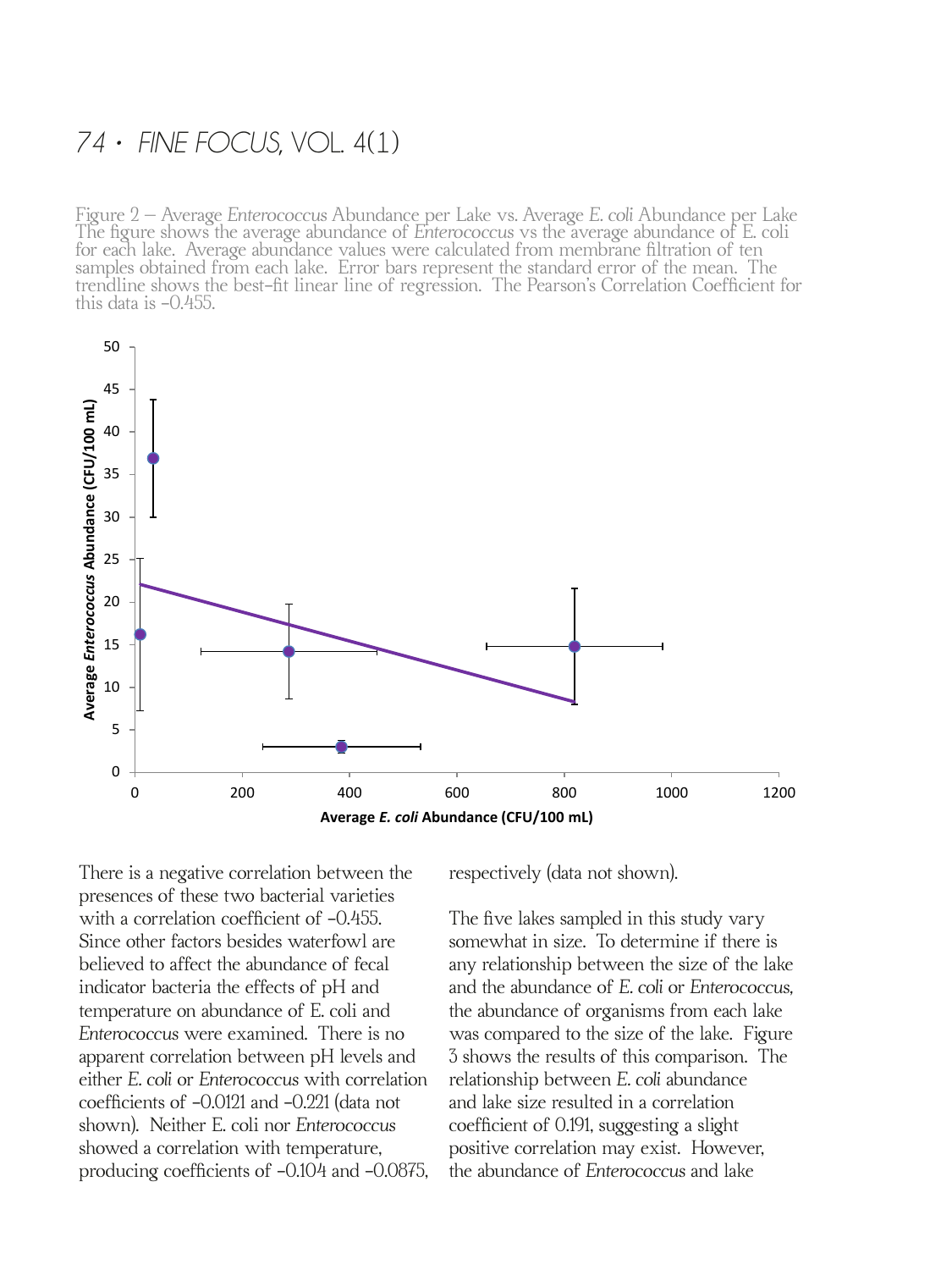

Figure 3 – Average Bacteria Abundance per Lake vs. Lake Size The fgure shows the average abundance of *E. coli* (Panel A) and *Enterococcus* (Panel B) as a function of lake size for each lake. Average abundance values were calculated from membrane fltration of ten samples obtained from each lake. Error bars represent the standard error of the mean. The trendline shows the best-ft linear line of regression. The Pearson's Correlation Coeffcient for this data is 0.191 (E. coli) and -0.722 (*Enterococcus*).

#### size produced a strong negative correlation coefficient of -0.722.

Preliminary source tracking through the use of antibiotic susceptibility screening resulted in eight positive matches where the antibiotic susceptibility pattern of the E. coli sample

from the lake matched the pattern from a fecal coliform sample isolated from waterfowl feces at the same lake (data not shown). After testing patterns of Biochemical characterizations, one of these matches showed identical Biochemical characterization using 20E API strips (data not shown).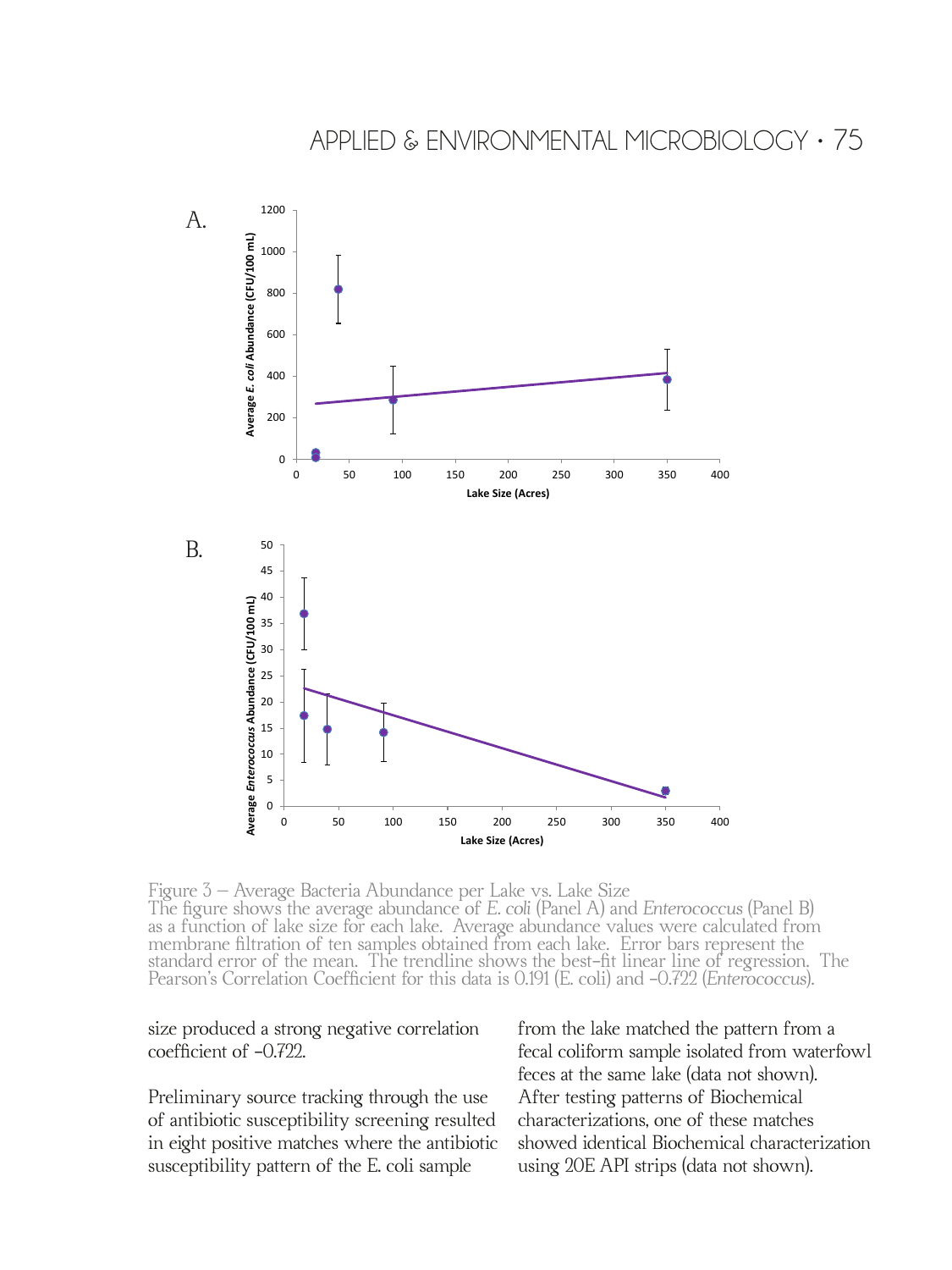## **DISCUSSION**

The question as to whether or not the abundance of waterfowl impacts the bacterial water quality of lakes is one that has been asked previously, leading to controversial results. This study aimed to provide insight into this topic in order to determine how the relationship between waterfowl and bacteria can impact the ecosystem as a whole and human health. Results suggest that as the abundance of waterfowl present at a lake increases, the average *E. coli* abundance increases, with a positive correlation coefficient of 0.809, as shown in Figure 1. While this coefficient is below the critical value for signifcance at the 95% confdence level, it is signifcant at the 90% confdence level and shows a strong positive trend worthy of future research with a larger sample size. This data lends support to the hypothesis that an increase in waterfowl abundance at a lake does increase the *E. coli* abundance and thus decreases the bacterial water quality and increases the potential human health risks.

However, there was no defnite correlation observed between waterfowl abundance and *Enterococcus* abundance (Figure 1), while there was a negative correlation (Pearson's correlation coefficient being -0.455) between the *Enterococci* densities and *E. coli* densities at each lake (Figure 2). While this correlation is not particularly strong, combined with the absence of a correlation between the waterfowl and the *Enterococcus* spp., it suggests that there may be some type of competitive interaction occurring between the *E. coli* and *Enterococcus* organisms and/

or the surrounding bacterial community that may be complicating the ecosystem dynamics observed in this study. A strong negative correlation (correlation coefficient of -0.722) was observed between lake size and *Enterococcus* organisms (Figure 3) while a very slight positive correlation was observed between *E. coli* and lake size (correlation coefficient 0.191). This further suggests there may be an interaction occurring between the two bacterial groups that is impacting their abundances. No relationship was found between pH and bacterial abundance, nor between temperature and bacterial abundance, so these factors do not appear to complicate the relationship.

Preliminary source tracking of fecal coliforms occurred in this study. A combination of antibiotic-susceptibility testing and 20E API strips was used to match samples isolated from water and fecal samples with the same patterns for both tests. One bacteria isolated from Lake Belulah was both positively identifed as *E. coli* and matched the antibiotic susceptibility pattern and 20E API strip biochemical test results of an *E. coli* sample isolated from the feces of a White Ibis at the same lake. Sequencing of the 16s rRNA and multiple other housekeeping genes would be necessary to confrm these two isolates are the same and identify the White Ibis as the source of the fecal coliform isolated from the lake. While one positively source-tracked sample would not be considered signifcant, it would show that deposition of feces from waterfowl does contribute to the microbial community of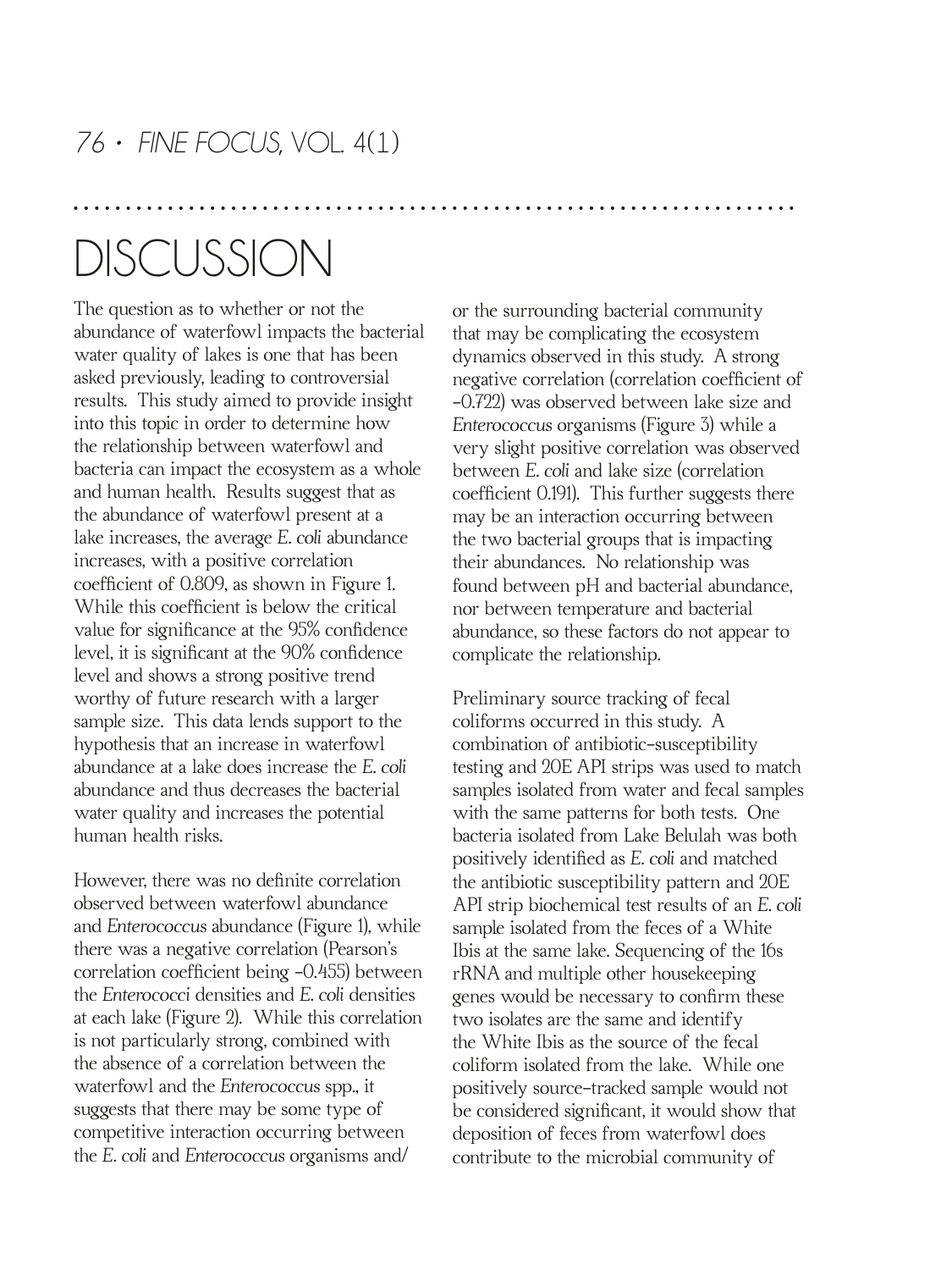#### freshwater lakes.

It is important to note that not all bacteria were able to be tracked to a source for varying reasons. First, some of the bacteria did not survive in the lab until the end of the extensive study, and because of this, they could not be tracked to a source. Additionally, some bacteria were not able to be matched back to an organism because the number of fecal samples gathered was limited. It was not possible to obtain fecal samples from every waterfowl, nor from every other potential source such as dogs, cats, livestock, and humans. Future research will increase the number of samples collected and will examine the effects of plant abundance, anthropogenic pollution, and human traffc may have on waterfowl abundance.

While the relationship between the bacteria and other factors at each lake was the primary focus of this study, the impacts that these relationships may have on the ecosystem and human health must be acknowledged. The bacterial water quality standards for Lake Class waters have been previously defned by the EPA, and the results of this study were compared to those standards. Only at one lake, Lake Mirror, was the average *Enterococcus* density greater than the acceptable average, as displayed in Table 1. Moreover, none of the CFU counts for each individual site was greater than the acceptable value for *Enterococcus* organisms. The *E. coli* densities, on the other hand, need to be addressed. The average *E. coli* abundance samples from three of the fve lakes exceeded the EPA geometric mean standards, and 14 of the 50 individual samples (28%) exceeded the individual sample standards. These potentially high levels of

*E. coli* pose a threat to human health, given that such high levels of these coliforms may indicate high levels of pathogens.

Though a positive correlation between *E. coli* densities and waterfowl abundance was observed, it is possible that other factors may be contributing to these unusually high levels of bacteria, such as nutrient availability, competition between bacteria, vegetation presence and abundance, and anthropogenic pollution, such as the addition of fertilizer and oil run-off. In particular, if antibiotics have somehow entered these waters due to anthropogenic interactions and fecal contamination, any opportunistic bacteria or pathogens present in these waters may pose an even greater risk (10). A study conducted by Costanzo, Murby, and Bates has shown that an increase in antibiotics in waterways can lead to bacterial resistance, contributing to the current worldwide antibiotic resistance crisis (10, 35). Regardless of additional factors that may be infuencing the bacterial abundance, these *E. coli* densities should not be ignored. These lakes are historically known to attract tourists and are often used for human recreational activities, such as kayaking, boating, and water skiing.

On an ecological scale, bacteria occupy many niches, both harmful and benefcial. An increase in any number of microorganisms in an aquatic system may impact the bacterial ecosystem as a whole, changing the dynamic between organisms, as well as altering the biogeochemical cycles. For instance, increasing the nutrient availability in an aquatic ecosystem can lead to increased numbers of phytoplankton blooms, which can alter an ecosystem by depleting the oxygen and nutrients present in the water,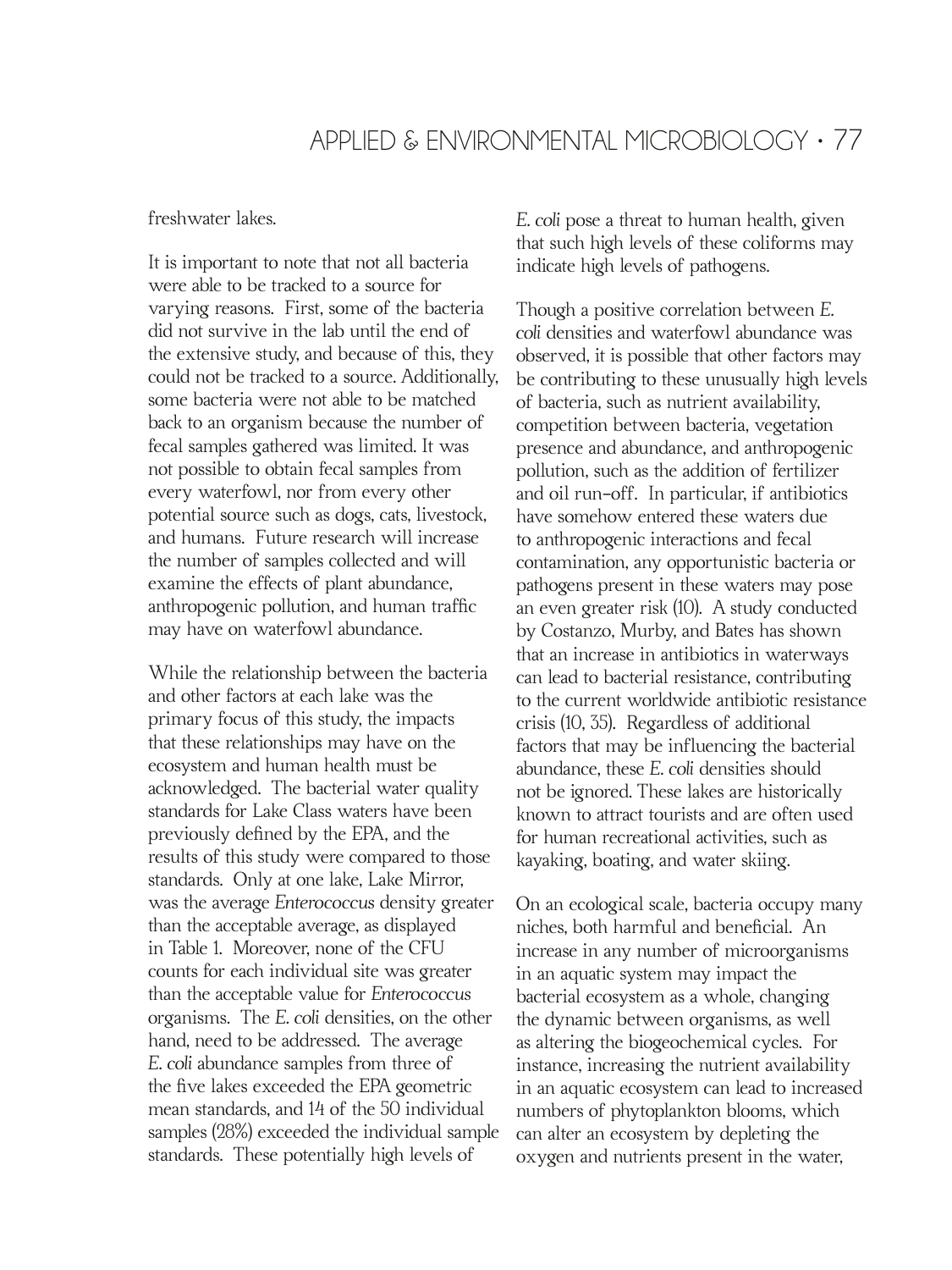as well as decreasing the amount of sunlight to submerged vegetation, thus leading to a change in the entire ecosystem (2). Increasing the bacterial abundance in an aquatic ecosystem may alter the entire dynamic, especially if these bacteria are introduced to the environment *via* contamination, thus essentially acting as invasive species, these introduced *E. coli* and *Enterococcus* organisms must adapt and occupy niches that were previously occupied by the naturally occurring bacteria (19).

Overall, the bacterial water quality of the lakes sampled in this study was shown to be unacceptable based on the EPA Lake Water standards when looking at *E. coli* densities. The ecosystem and human

health risks that are potentially posed due to these values should raise concerns both for environmental health and public health offcials. Additionally, the water sampling protocol used in this study did not account for the presence of stressed or injured Enterobacteriaceae that might not grow when plated directly onto EMB agar, suggesting the actual densities of *E. coli* could be higher than those reported here. Moreover, the relationships observed between the bacteria and the factors measured in this study suggest that there may be an interaction component between *E. coli* and *Enterococcus* spp. that needs to be taken into account when bacterial water quality assessments are being made, and this interaction should be investigated further for confrmation.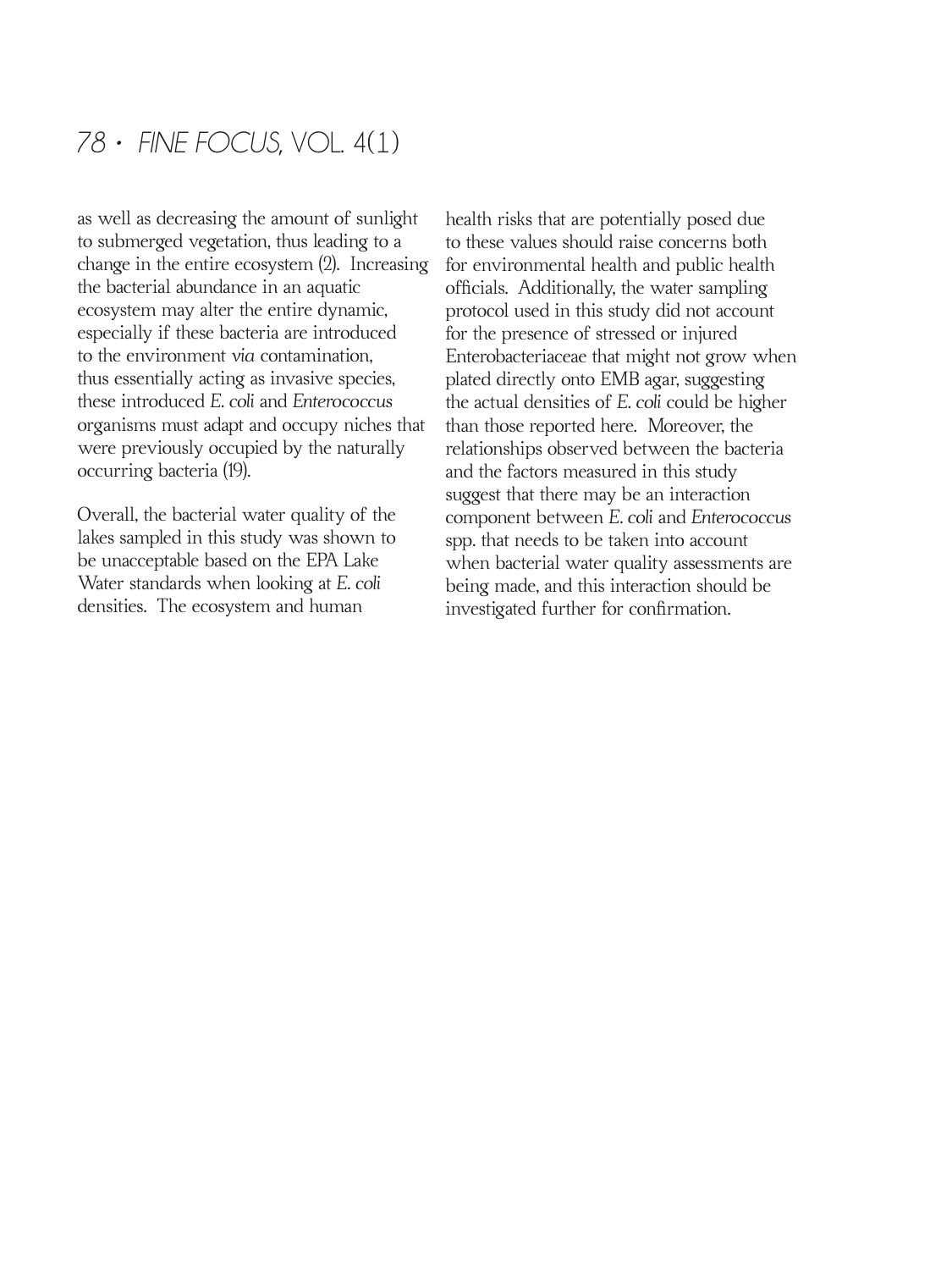### APPLIED & ENVIRONMENTAL MICROBIOLOGY • 79

## REFERENCES

1. Alderisio KA, DeLuca N. 1999. Seasonal enumeration of fecal coliform bacteria from the feces of ring-billed gulls (Larus delawarensis) and canada geese (Branta canadensis). *Appl. Environ. Microbiol*. 65:5628–30.

2. Anderson DM, Glibert PM, Burkholder JM. 2002. Harmful algal blooms and eutrophication: nutrient sources, composition, and consequences. *Estuaries.* 25:704–26.

3. Bengtsson-Palme J, Alm Rosenblad M, Molin M, Blomberg A. 2014. Metagenomics reveals that detoxifcation systems are underrepresented in marine bacterial communities. *BMC Genomics.* 15:749-766.

4. Benoît Leévesque, Brousseau P, Simard P, Dewailly E, Meisels M, et al. 1993. Impact of the ring-billed gull (Larus delawarensis) on the microbiological quality of recreational water. *Appl. Environ. Microbiol.* 59:1228–30.

5. Blankenship RE. 2010. Early evolution of photosynthesis. *Plant Physiol.* 154:434–38.

6. Bradford MA. 2013. Thermal adaptation of decomposer communities in warming soils. *Front. Microbiol.* 4:1-16.

7. Brierley JA, Brandvold DK, Popp CJ. 1975. Waterfowl refuge effect on water quality : i . bacterial populations. Water Pollut. Control Fed. 47:1892–1900.

8. Chigbu P, Gordon S, Tchounwou PB. 2005. The seasonality of fecal coliform bacteria pollution and its infuence on closures of shellfsh harvesting areas in Mississippi sound. Int. J. Environ. Res. Public Health. 2:362–73.

9. Converse K, Wolcott M, Docherty D, Cole R. 1999. Screening for potential human pathogens in fecal material deposited by resident canada geese on areas of public utility. *National Wildlife Health Center.* 5:1-16.

10. Costanzo SD, Murby J, Bates J. 2005. Ecosystem response to antibiotics entering the aquatic environment. *Mar. Pollut. Bull.* 51:218-23.

11. De J, Ramaiah N, Vardanyan L. 2008. Detoxifcation of toxic heavy metals by marine bacteria highly resistant to mercury. *Mar. Biotechnol.* 10:471–77.

12. Ettwig KF, Speth DR, Reimann J, Wu ML, Jetten MSM, Keltjens JT. 2012. Bacterial oxygen production in the dark. Front. *Microbiol.* 3:1-8.

13. Fallacara DM, Monahan CM, Morishita TY, Wack RF. 2001. Fecal shedding and antimicrobial susceptibility of selected bacterial pathogens and a survey of intestinal parasites in free-living waterfowl. *Avian Dis.* 45:128-35.

14. Fenchel TM, Jørgensen BB. 1977. Detritus food chains of aquatic ecosystems: the role of bacteria. pp. 1–58. Springer, Boston, MA.

15. Feng P, Weagant S, Grant M, Burkhardt W. 2002. Bacteriological analytical manual : enumeration of Escherichia coli and the coliform bacteria. *Bact. Anal. Man.* 

16. Gilbert JA, Neufeld JD. 2014. Life in a world without microbes. *PLoS Biol.* 12:1-3.

17. Hayatsu M, Tago K, Saito M. 2008. Various players in the nitrogen cycle: diversity and functions of the microorganisms involved in nitrifcation and denitrifcation. *Soil Sci. Plant. Nutr.* 54:33-45.

18. Hoyer M V., Donze JL, Schulz EJ, Willis DJ, Canfeld DE. 2006. Total coliform and Escherichia coli counts in 99 florida lakes with relations to some common limnological factors. Lake Reserv. Manag. 22:141–50.

19. Huxel GR. 1999. Rapid displacement of native species by invasive species: effects of hybridization. Biol. Conserv. 89:143–52.

20. Leclerc H, Mossel DAA, Edberg SC, Struijk CB. 2001. Advances in the bacteriology of the coliform group: their suitability as markers of microbial water safety. *Annu. Rev. Microbiol.* 55:201–34.

21. Li M, Wang B, Zhang M, Rantalainen M, Wang S, et al. 2008. Symbiotic gut microbes modulate human metabolic phenotypes. *Proc. Natl. Acad. Sci.* 105:2117–22.

22. Lipp EK, Kurz R, Vincent R, Rodriguez-Palacios C, Farrah SR, Rose JB. 2001. The effects of seasonal variability and weather on microbial fecal pollution and enteric pathogens in a subtropical estuary. *Estuaries.* 24:266-76.